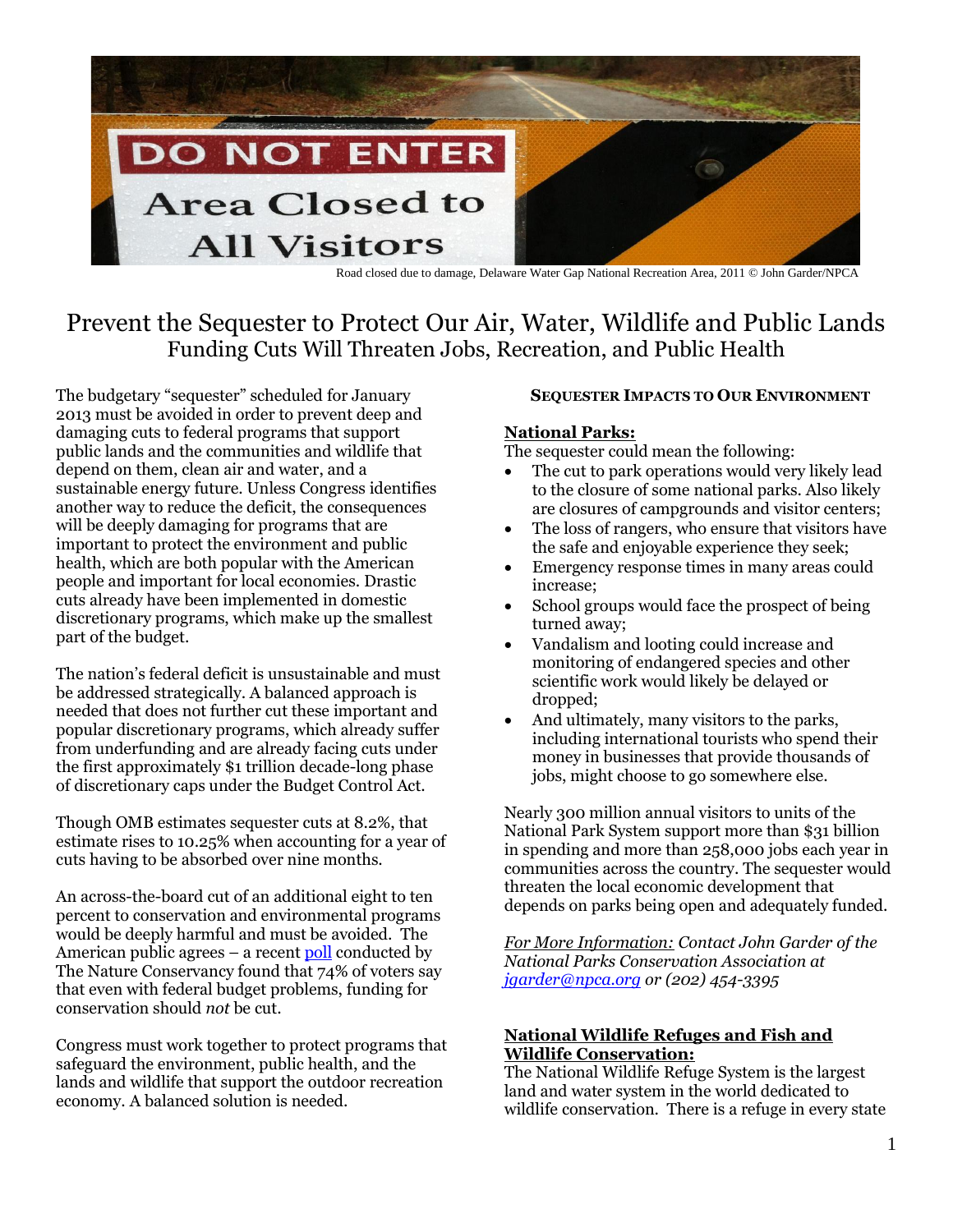and within an hour's drive of most major American cities. Since 2005, uncompensated damages from hurricanes, tornados, and other disasters have subjected the Refuge System to an effective reduction equivalent to nearly one year's total funding. The sequester would have further devastating impacts on refuges that could include:

- Ending major programs at more than 130 refuges or closing many refuges entirely;
- Eliminating more than 200 wildlife management jobs, putting vulnerable creatures and habitats at risk;
- Reducing refuge law enforcement officers by more than 15 percent, threatening the security of visitors and wildlife; and
- Cutting back on recreation and education programs or abolishing some entirely.

About 45 million wildlife enthusiasts visit refuges each year generating an economic contribution of over \$4.2 billion and nearly 35,000 jobs. Agency economists estimate that each 1 percent reduction in refuge visitation would impact \$16.9 million in economic activity.



Other fish and wildlife conservation work that would be harmed by these cuts include:

- Work to combat global illegal wildlife trafficking such as breaking up smuggling rings that traffic in rhinoceros horn, sea turtle parts, and jaguar skins that are often linked to organized crime and drugs;
- Research into fighting White-nose Syndrome, a devastating disease that is killing bats;
- Work to save 1,400 U.S. plants and animals in danger of extinction such as manatees, sea turtles, whooping cranes, sea otters, salmon, and steelhead;
- Efforts to save birds that live in or migrate through the U.S. and grace the backyards and communities of America; and
- Effective collaborations with states and private conservation organizations facilitated

through grants from the State & Tribal Wildlife Grants Program, North American Wetlands Conservation Fund, Cooperative Endangered Species Fund, and Neotropical Migratory Bird Fund.

*For More Information: Contact Mary Beth Beetham of Defenders of Wildlife at [mbeetham@defenders.org](mailto:mbeetham@defenders.org) or (202) 772-0231*

# **National Forests:**

National Forest System lands encompass an amazing array of habitats from alpine tundra to tropical rain forest, deciduous and evergreen forests, as well as native grasslands and wetlands. About 66 million Americans rely on drinking water that originates from the National Forest System.

The cuts that would occur under the sequester would greatly damage efforts to conserve these unique habitats and species and maintain other benefits of our national forests, including:

- Jobs loss in rural communities: wildfire management, heavy equipment operators, trail and campground maintenance, forest rangers, and foresters;
- Decreased wildfire prevention and response;
- Closure of popular trails due to poor maintenance;
- Campgrounds and bathroom facilities in greater disrepair;
- Unprocessed recreational permits;
- Poor road maintenance, causing increased runoff into the waterways threatening our drinking water supply;
- Halted restoration projects;
- Decreased removal of dead and diseased trees;
- Increase in invasive species overgrowth;
- Inability to manage habitat for creatures such as grizzly bears, bighorn sheep, elk and Canada lynx; and
- Less research on invasive species, pests and diseases.

*For More Information: Contact Rebecca Turner of American Forests at [rturner@americanforests.org](mailto:rturner@americanforests.org) or (*202-737-1944 ext. 221)

## **Bureau of Land Management National System of Public Lands:**

The Bureau of Land Management (BLM) lands represent some of the last places one can experience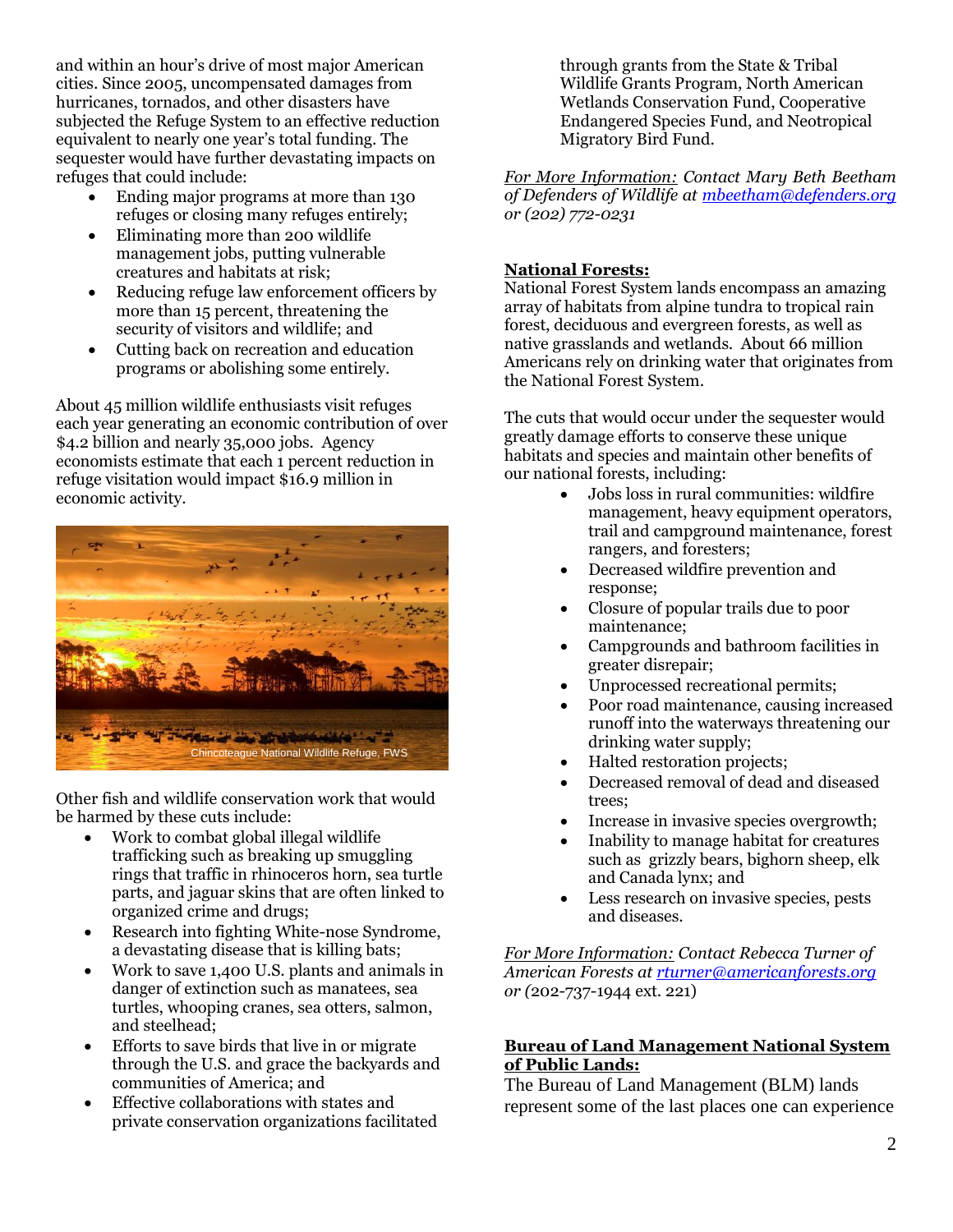the natural history, cultural treasures, and the wild beauty of the American West. BLM manages more fish and wildlife habitat than any other federal agency.

As a result of sequestration:

- Access for hiking, camping, hunting, fishing, and self-directed wilderness adventure could be severely restricted.
- With insufficient staff, an increased risk of vandalism and destruction would be likely.
- It will be much more difficult to monitor and inventory boundaries and roads, which could leave these lands vulnerable to development from surrounding property owners and degradation from off road vehicle use.
- Law enforcement and interpretive staff would be stretched thin, which could make it more difficult to ensure visitor education and safety.
- Critical habitats could become endangered resulting in the decline or loss of vulnerable species such as the Mule deer, black-footed ferret, wolverine, and the iconic sage grouse.

*For More Information: Contact Cameron Witten of The Wilderness Society at [cameron\\_witten@tws.org](mailto:cameron_witten@tws.org) or (*202-429-8458)



# **Land and Water Conservation Fund:**

LWCF is the principal federal program for conservation of key lands within our national parks, forests, wildlife refuges, and other popular and sensitive areas, and for support of state and local parks and recreation. It is paid for with non-taxpayer dollars from offshore oil and gas drilling. The sequester would be hugely damaging to LWCF in a number of ways.

LWCF is already raided nearly every year, with nearly \$20 billion of its historical funding going to other purposes. The sequester would mandate even deeper cuts to the program.

- Low LWCF funding levels for our national parks, forests, wildlife refuges, and BLM areas could cover only administrative costs and small inholdings, leaving little or no funding to meet priority projects with willing-seller contracts or to continue projects already underway.
- Many key inholdings are available on a nowor-never basis. A sequestration-driven program cut to LWCF would not just defer these projects, it would guarantee the permanent loss of recreation access along with resource-damaging development in parks and other public lands across the country.
- Further cuts to LWCF mean cuts to Civil War battlefields, state and local outdoor recreation grants, working forest grants to states, and cuts to state grants for acquisition of properties to allow both conservation and economic development in areas with threatened and endangered species.

*For More Information: Contact Alan Rowsome of The Wilderness Society a[t alan\\_rowsome@tws.org](mailto:alan_rowsome@tws.org) or (202-429-2643)*

## **Clean Water:**

Water is essential to life and critical for a healthy community, prosperous economy, and clean environment. Our nation's water infrastructure is vital to the treatment, distribution, and protection of clean drinking water. Yet old age, continued strain from population growth, lack of investment, and emerging threats from climate change have increased the burden on our current water infrastructure system and waterways. Sequestration will exacerbate these problems and make them more pressing.

Many US cities rely on water supply pipes that are, on average, a century old. Leaking pipes lose an estimated 7 billion gallons of clean drinking water a day and are known to leach contaminants and breed bacteria in drinking water, jeopardizing the health of our nation's communities.

Under sequestration, contaminated waters will continue to pose a serious threat to public health. Every year millions of Americans become ill when they come in contact with or ingest water or shellfish that have been contaminated with microbial pathogens or toxics. Water contamination is linked to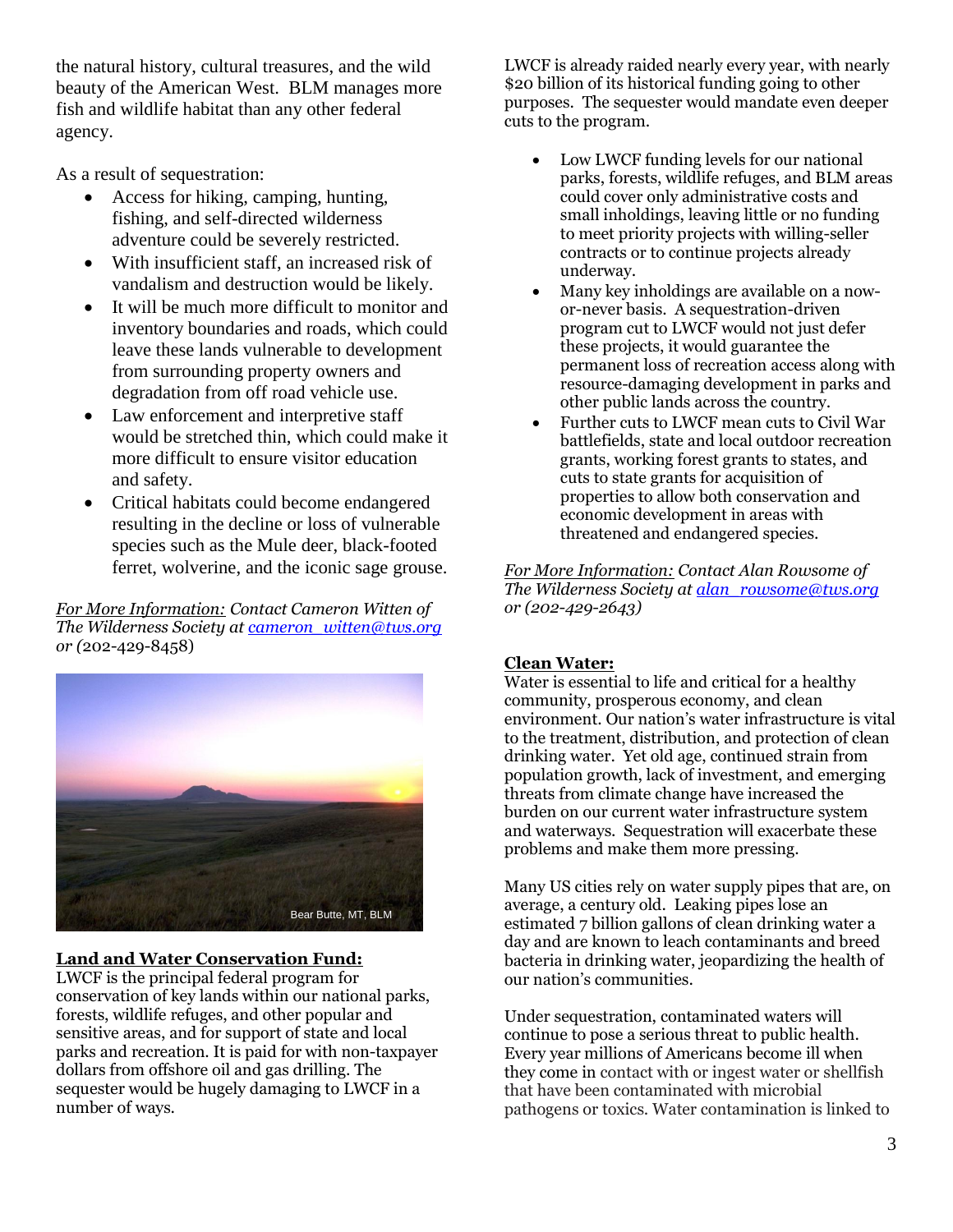the discharge of untreated sewage which occurs when rain overwhelms combined sewer systems that collect and treat both storm water and sanitary sewage. Substantial upgrades and investments in the capture, treatment, and mitigation of storm water are needed to prevent such discharges from occurring.

*For More Information: Contact Scott Slesinger of The Natural Resources Defense Council at [sslesinger@nrdc.org](mailto:sslesinger@nrdc.org) or (*202) 289-2402

# **EPA Research:**

The Environmental Protection Agency does critical environmental research that private parties and universities do not do. EPA's scientific research is used primarily to determine the necessity and pollutant levels that protect the public health and environment. For example:

• The proposed cuts of 8.2% will cut critical research such as studies to understand and reduce the severity and/or incidence of diseases and disabilities. Research projects include studying the possible environmental sources causing childhood obesity, asthma, and autism and research on childhood exposures to environmental toxicants.

The EPA air monitoring programs are necessary for researchers and the public to understand how local activities such as oil and gas drilling may lead to air emissions of toxic contaminants linked to health harms including birth defects, asthma, and cancer. These data are also necessary for EPA to track and regulate the emissions of 188 hazardous air pollutants (HAPs) that EPA is charged with regulating under the Clean Air Act.

• EPA must also address dozens of new nanotechnologies used in consumer products, pesticides, and industrial processes. EPA's research to develop a framework for conducting safety assessments and regulating these new chemicals is essential to ensuring that EPA's laws and statues are relevant to new technologies. In the United States, industry has no requirement or incentives to provide or carry out research on the possible health and environmental impacts of most these new nanochemicals, including potential effects on reproduction, brain development, and chronic diseases such as cancer. EPA will be unable to fill in the gaps with these proposed cuts.

*For More Information: Contact Franz Matzner of The Natural Resources Defense Council at [fmatzner@nrdc.org](mailto:fmatzner@nrdc.org) or (*202) 289-2365

## **Oceans and Coasts:**

For ocean and coastal programs at the National Oceanic and Atmospheric Administration the sequester could mean:

- Reducing NOAA's budget, which will continue to have a disproportionately negative impact on the coastal and ocean programs critical to fulfilling NOAA's stewardship mission. Shifting sequestration cuts from satellite procurement to the operations budget will decimate many of the coastal and ocean programs which have already been cut over the past several years.
- Reducing Coastal Zone Management Program projects that support activities in 34 coastal states and territories by:
	- o Laying off coastal management practitioners, scientists, and educators; slowing down permitting; ceasing projects that protect and grow coastal economies;
	- o Impacting local businesses that depend on healthy coastal resources. Studies show that greater than 50% of GDP and more than 66 million jobs are generated in coastal counties.
- Reducing coastal habitat programs, such as the Coastal and Estuarine Land Conservation Program, will prevent the acquisition and restoration of natural areas for a variety of purposes such as:
	- o Conserving wetlands as buffers that have been proven to be wise investments for the protection of coastal cities from storm surge.
	- o Preserving and restoring essential fish habitats which ensure that nursery areas for ecological and economically important fish species are available for production -- bolstering the million dollar industries of commercial and recreational fishing.
	- o Cutting habitat programs also undercuts federal investments in fishery science, increases risk for economic losses in the small fishing, ecotourism, boating and other businesses along the coast, as well as threatens the safety of our coastal communities.
- Closing visitor centers, eliminating research programs, diminishing enforcement capabilities, and dismantling education initiatives at our 13 national marine sanctuaries and marine monuments.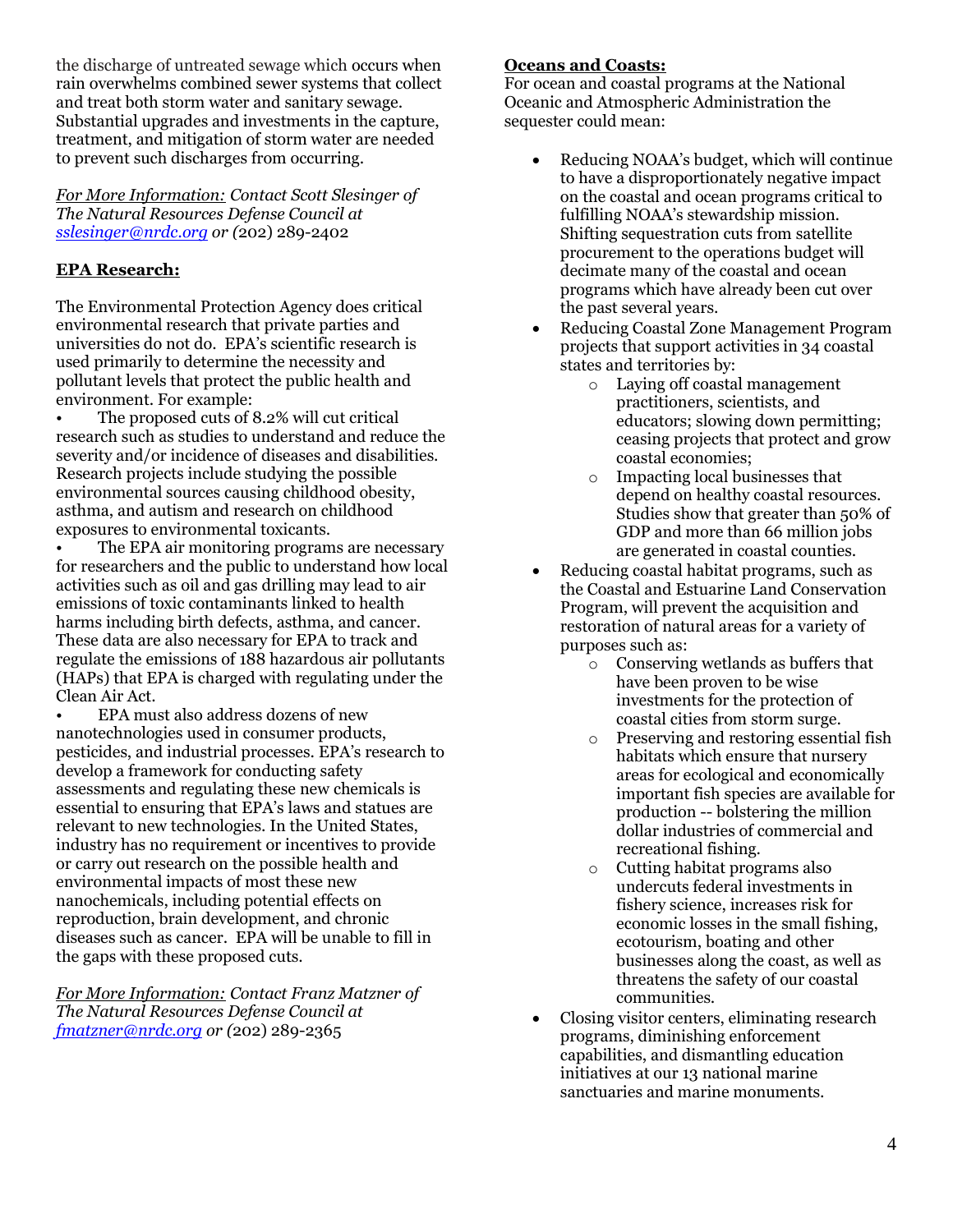- Hampering regional efforts to effectively and efficiently manage our oceans and coasts to deal with recovery from dangerous storms, sea-level rise, water quality improvement, and environmental restoration after oil spills and other disasters.
- Undermining our ability to mobilize federal, state, and private dollars to jointly invest in restoration projects. This will harm fisheries and coastal ecosystems for communities and will hinder threatened and endangered species recovery, resulting in more costly reactive measures toward fish recovery.
- Reducing efforts to develop and update fishery stock assessments which inform sustainable annual catch limits in some of the nation's most commercially important fisheries.
- Decreasing population recovery activities for our nation's endangered and threatened species.

*For More Information: Contact Emily Douce of the Marine Conservation Institute at [Emily.Douce@marine-conservation.org](mailto:Emily.Douce@marine-conservation.org) or (202) 546-5346*

#### **Environmentally Responsible Siting of Renewable Energy:**

Domestically, we're setting sights on continuing to build responsibly sited projects on public lands. In 2005, Congress set a target of 10,000 MW of nonhydro renewable energy on public lands by 2015.

Since 2009, the Department of the Interior has approved a total of 31 new utility-scale renewable energy projects –more than in the past two decades combined. These projects alone are expected to generate enough renewable energy to power 2.3 million American homes. Wind, solar, and geothermal industries have the potential to put thousands of Americans back to work, and when responsibly sited, benefit both local economies and the environment.

For example, the Bureau of Land Management has nearly completed a solar program on public lands across six states in the Southwest that has identified 17 low conflict solar energy zones, areas pre-screened for utility-scale development. The final solar program estimates a total development of 23,700 megawatts to meet regional renewable energy needs. If the sequester were to occur, investments in this type of planning and early analysis of the best places to site renewable energy projects would decrease and permitting of projects would likely lag.



The BLM has received significant interest in developing renewable energy projects on public lands. Applications require adequate staff time and resources to ensure that permits are processed with the speed and attention necessary to increase the domestic production of renewable energy.

Additionally, funding for important Fish and Wildlife Service initiatives, such as sage grouse conservation, are needed to ensure that renewable energy development can proceed in tandem with recovery efforts of this iconic bird.

*For More Information: Contact Liese Dart of The Wilderness Society a[t liese\\_dart@tws.org](mailto:liese_dart@tws.org) or (202) 429-2694*

## **Energy Efficiency and Renewable Energy:**

According to OMB, sequestration would result in a automatic, across-board cut of nearly 10% to critical energy and innovation programs within the government. The OMB report predicts a \$148 million to the Department of Energy's Energy Efficiency and Renewable Energy program. To give some perspective, this would be equivalent to cutting the solar energy program at the Department of Energy in half, or equal to eliminating the entire wind and geothermal energy programs, or more than double the current weatherization program budget. This would tremendously damage efforts to create the clean energy technologies of the 21st century and implement energy efficiency. Programs that could be cut include research and development, building code development, appliance efficiency standards, the Weatherization Assistance Program, the Federal Energy Management Program, and many others, that would otherwise continue to deliver benefits. For example, future appliance and equipment standards have the potential to save consumers \$170 billion net on their energy bills and reduce cumulative US energy use by 40 quads.

*For More Information: Contact Cai Steger, Natural Resources Defense Council, at [csteger@nrdc.org](mailto:csteger@nrdc.org) or (212) 727-4529*

## **International Family Planning:**

Sequestration would have a devastating effect on the ability of these programs to meet the demand for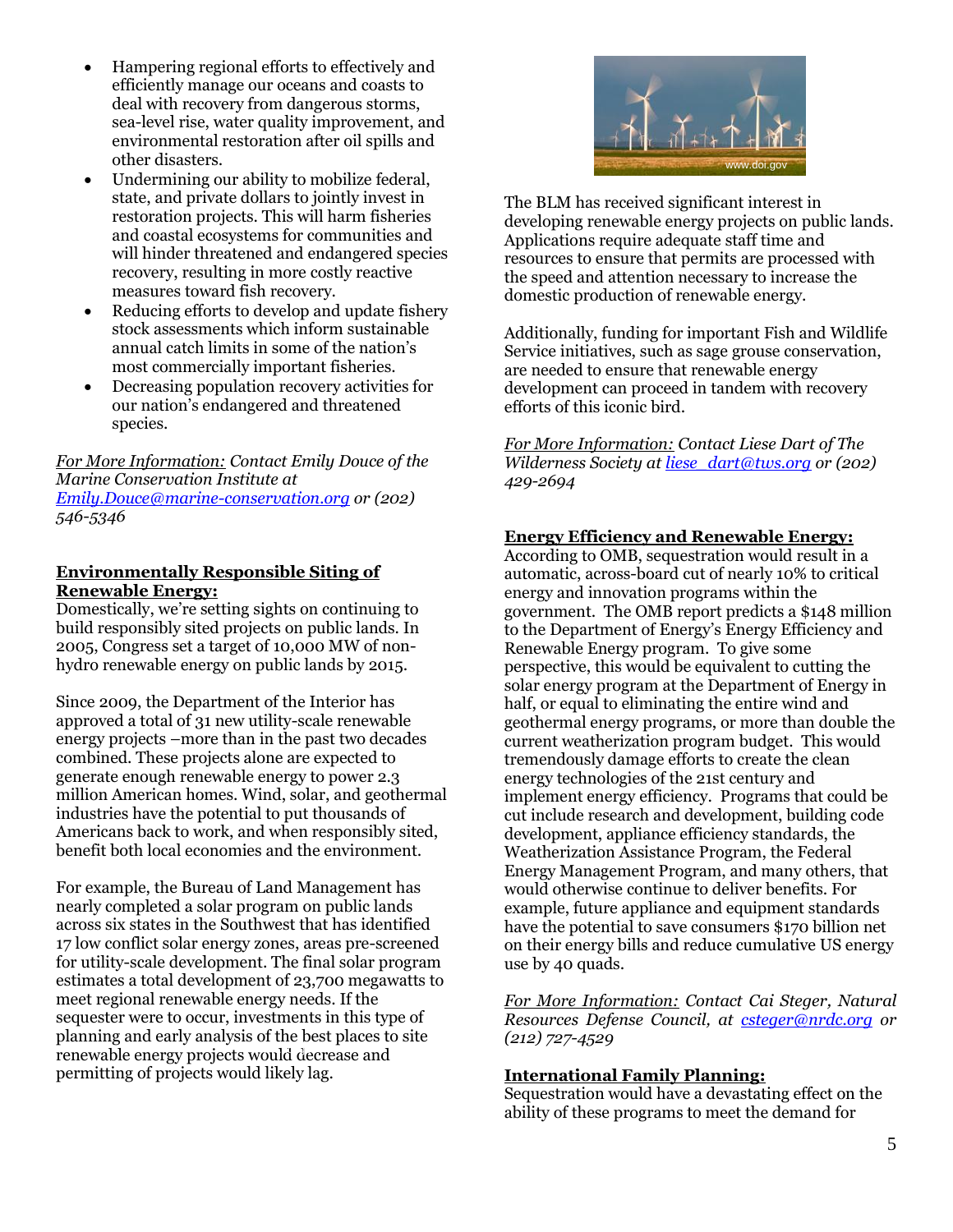voluntary family planning. Based on analysis by the Guttmacher Institute, a cut of ten percent, or \$61 million, from U.S. international family planning programs would mean that at the very least:

- 3,120,000 fewer women and couples would receive contraceptive services and supplies;
- 900,000 more unintended pregnancies, including 70,000 more unplanned births, would occur;
- 420,000 more abortions would take place (of which 300,000 would be unsafe);
- 2,400 more maternal deaths would occur;
- 12,000 more children would lose their mothers.

At the end of 2011, world population reached 7 billion, and the next billion people is expected to be added within 12 years. Population growth in the developing world remains a contributor to deforestation, desertification, the degradation of oceans and waterways, and loss of biodiversity and endangered species. Family planning stands out as an opportunity to improve the health of women and children, while increasing people's resilience to environmental challenges. These cuts would risk lives and undermine real progress towards a sustainable future.

*For More Information: Contact Craig Lasher of Population Action International at [clasher@popact.org](mailto:clasher@popact.org) or (*202-557-3442)

## **International Conservation:**

Funding to support the protection of some of the planet's most cherished and at risk wildlife species would be threatened, including US programs that are helping to save the last rhinos, tigers, elephants, great apes, and marine turtles at a time when poaching and illegal trade in wildlife products, such as ivory and rhino horn, is skyrocketing. Cuts to these programs could seriously harm conservation efforts in places like Africa, turning the clock back on years of progress and undermining decades of successful US investments. In the past 5 years, rhino poaching has risen 3000% and elephant poaching is at levels not seen in 20 years. Cuts will leave more of these animals defenseless and under the gun.

Funding to protect some of the world's largest and most at-risk areas, including the Amazon Basin and the Southeast Asia's Coral Triangle, would be at risk. The Amazon alone supports 30 million people, from 350 indigenous and ethnic groups, houses one in ten known species on Earth, and is the resource base upon which thousands of American companies depend on for their supply chains. The Coral Triangle's marine and coastal ecosystems sustain the livelihoods of over 130 million people and contribute an estimated \$2.3 million to the economies in this strategically important region – as well as supplying over half of the world's tuna catch.



The ability of the US government to help the poorest and most marginalized populations build resilience to current climate impacts would be at risk. Inaction not only jeopardizes existing and expected development gains, but also yields a developing world overwhelmed with humanitarian crises rather than planning for long-term growth. Data on disaster risk reduction show that up-front investments could result in a cost savings of \$7 to every \$1 spent.

Investments in clean energy infrastructure in developing countries could be put on hold, delaying progress to reduce global emissions and improve global energy security by helping those countries move towards reliable, diversified, and cost-effective energy supplies.

*For More Information: Contact Vanessa Dick of the World Wildlife Fund at Vanessa.Dick@wwfus.org or (202-495-4501)*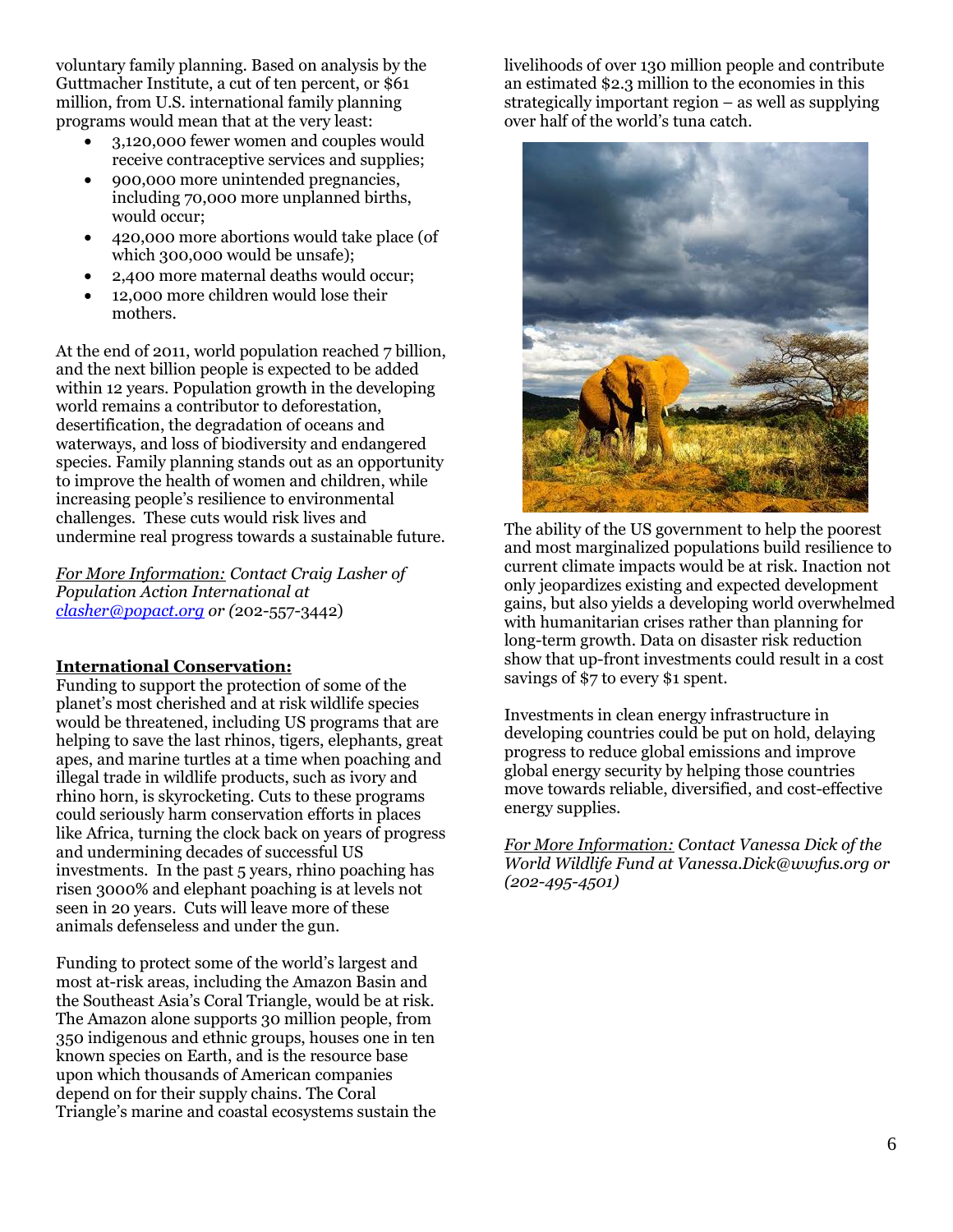#### **ECONOMIC BENEFITS OF CONSERVATION AND ENVIRONMENTAL PROGRAMS**

#### **Public Lands**

Numerous studies highlight the importance of public lands for the economy.

For example, a recent Department of the Interior [report](http://www.doi.gov/americasgreatoutdoors/loader.cfm?csModule=security/getfile&pageid=308931) noted that the Department supports over two million jobs and approximately \$385 billion in economic activity for 2011. A report by the National Park Service and Michigan State University notes that the National Park System contributed more than \$31 billion to local economies in 2010 and supported 258,000 jobs.

According to the Outdoor Industry Association, the [Outdoor recreation economy](http://www.outdoorindustry.org/national-economic-impact-reports.php?action=detail&research_id=167) supports 6.1 million direct American jobs and \$646 billion in direct consumer spending each year.

The National Parks Conservation Association released a November 2011 comprehensiv[e report](http://www.npca.org/news/reports/made-in-america.html) on the funding challenges facing national parks and the impact that the sequester could have on parks, visitors, and local economies.

The National Wildlife Federation released a [report](http://www.nwf.org/News-and-Magazines/Media-Center/News-by-Topic/Wildlife/2011/10-27-11-Congressional-Panel-Can-Cut-Deficit-Protect-Wildlife.aspx) in October 2011 discussing how Congress can lower the deficit while protecting wildlife and public health.

The Center for American Progress released a September 201[1 report](http://www.americanprogress.org/issues/2011/09/public_lands.html) highlighting jobs created through stewardship of America's public lands.

The Wilderness Society released [a report](http://wilderness.org/resource/rural-jobs-and-americas-public-lands) outlining the important role of public lands for job creation.

Lastly, The National Fish and Wildlife Foundation released an October 201[1 report](http://www.nfwf.org/AM/Template.cfm?Section=Who_We_Are&TEMPLATE=/CM/ContentDisplay.cfm&CONTENTID=21773) on the economics of outdoor recreation, natural resources preservation and historic preservation in the U.S.

## **Wildlife Conservation**

[Preliminary information](http://www.doi.gov/news/pressreleases/upload/FWS-National-Preliminary-Report-2011.pdf) from the new 2011 *National Survey of Fishing, Hunting, and Wildlife-Associated Recreation*, conducted by the U.S. Fish and Wildlife Service, indicates that 90 million Americans spent \$145 billion on bird watching, fishing, hunting and other wildlife associated recreation, up to 18.8 percent from the last survey in 2006. A final study is expected out later this year.

A 2011 [study](http://www.sciencemag.org/content/332/6025/41.summary?sid=853248fd-6760-4341-93d0-2aeeab9ea450) in Science magazine found that bats save the agricultural industry more than \$3.7 billion per year by consuming harmful pests.

Nature-based tourism in the Lower Rio Grande Valley in Texas, much of which is focused on watching the nearly 500 bird species that have been recorded there, was found in a 2011 study to generate \$463 million per year in economic benefits for the four surrounding counties. Read the Texas A&M study [here.](http://rpts.tamu.edu/files/2012/05/STNMC-Final-report-4.16.12.pdf)

## **Clean Air and Water**

The continued economic competitiveness of our future generations depends on a clean, safe water supply; we must act now to address these pressing needs. Immediate investment in our nation's water infrastructure is critical and will create numerous good paying, green jobs.

Every \$1 billion invested in water infrastructure will create more than 20,000 new jobs. Many of the solutions to our water challenges use domestic sourcing, and American-made iron, steel, and manufactured goods which are an important part of water investment initiatives. These initiatives ensure that the public and private funding creates jobs and benefits employment sectors across the national economy. Investing in water infrastructure has the potential to stimulate and support many economic sectors including construction, manufacturing, transportation, and tourism.

The Clean Air Act protects public health and reduces health care costs for all by preventing thousands of adverse health outcomes, including cancer, asthma attacks, strokes, heart attacks, emergency department visits, hospitalizations and premature deaths. A rigorous, peer reviewed analysis, *[The Benefits and](http://www.epa.gov/oar/sect812/feb11/fullreport.pdf)  [Costs of the Clean Air Act from 1990 to 2020](http://www.epa.gov/oar/sect812/feb11/fullreport.pdf)*, conducted by EPA in March 2011, found that the air quality improvements under the Clean Air Act will save \$2 trillion by 2020 and prevent at least 230,000 deaths annually.

#### **Oceans and Coasts**

Our nation's oceans, coasts, and Great Lakes provide immense economic, environmental, and recreational benefits. The National Ocean Economics Program has estimated that the US ocean and coastal economy contributes more than \$120 billion annually to the nation's Gross Domestic Product (GDP) through fisheries and seafood production, tourism, recreation, transportation, and construction. Additionally, over 2.3 million jobs in the US depend on the oceans and coasts, 1.8 million of which come from tourism and recreation.

During 2005-2009, [NOAA's Report on the Ocean and](http://www.csc.noaa.gov/digitalcoast/_/pdf/econreport.pdf)  [Great Lakes Economy of the United States](http://www.csc.noaa.gov/digitalcoast/_/pdf/econreport.pdf) reports that the employment in the US ocean, coastal, and Great Lakes economy grew by 1.4% while the total US